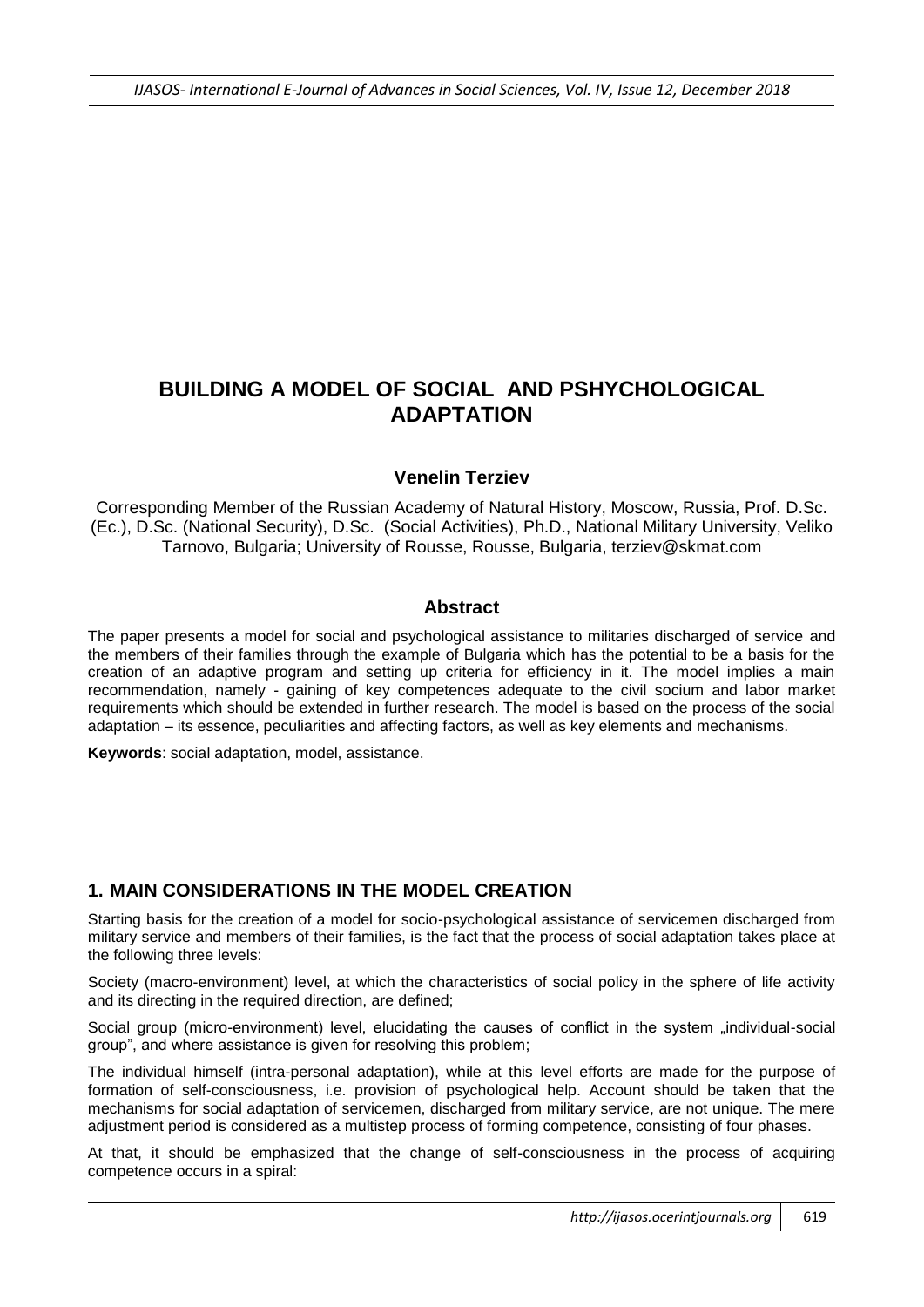- Sustainable, defined, well connected inner world of unconscious competence;
- Super stable, polarized, rigid world of unconscious competence;
- Super unstable, fickle world of conscious incompetence;
- Stable, flexible world of conscious competence;
- Balanced extended version of the world of unconscious competence.

Solving the problems at each level of the process of social adaptation, passing through the respective phases of the formation of competence (unconscious competence, unconscious incompetence, conscious competence and conscious incompetence) is determined by the dynamic changes in the social environment. More specifically, the main determinants are the mostly negative effects of the macro- and microenvironment, of the interpersonal communication.

Moreover, the acquiring of competence, requires to define the boundaries of the transition between phases and to ensure conscious transition between all levels of the process. This means that during the different phases of competence, different intellectual and emotional efforts from the ones who are adapting, and skills of selection and use of appropriate techniques by the adapters, are required.

And since change of consciousness in the process of acquiring competence occurs in a spiral, it is necessary to review the adaptation cycle at a deeper level.

In the ordinary course, the serviceman is well aware of the conditions of his/her professional and life being. He easily predicts the consequences of his/her actions and tasks. The notice of the discharge from military service makes him/her predict his/her life outside the army in conditions of information deficit. An inevitable concern arises, result of which sometimes is a tendency of aggressive behavior, where hostility and instrumental aggression should be distinguished.

Hostility is a manifestation of attempts to obtain "non-confirmed forecast" by violent means. An example of this is the desire of the discharged from military service servicemen to receive the same financial security as in the army, but the offered to him/her options are too often "cheaper". His/her reaction may represent hostility (to those who discharged him/her from service in the army, those who offer lower salary, etc.). Harming people whom he considers guilty for his/her failures becomes an end in itself of his/her behavior.

Instrumental aggression is causing harm in order to achieve other goals (constructive in point of view of the individual). It is often accompanied by active social behavior for protection of ones rights and dignity, i.e. it is more constructive than hostility. Instrumental aggression occurs in all phases of competence, as opposed to hostile behavior, which is a clear indication of the stage of unconscious incompetence.

Studying the depressive tendency of behavior, we can distinguish depression, which occurs in denial of problems (attempt not to be noticed) and depression, in which exaggerating the problems occurs. In both cases, the individual tries to avoid constructive consideration of the emerging before him/her tasks. As a rule, depression of denial of problems occurs during the phase of unconscious incompetence. Like hostility, it is dictated by the desire to get the non-confirmed forecast. The depression of exaggerating the problems, characteristic of the phase of conscious incompetence, is related to "limiting beliefs" like "this cannot be overcome", "it is possible for others, but it is not possible for me", and so on.

Studies show that unproductive hostility occurs most often when people suppose that frustrating effects are manifestations of someone's ill will, and not the result of a force majeure. Depression of exaggerating the problems occurs most often in those who are poorly informed about the possible ways to solve their problems, who are consumed by increased responsibility for the fate of their loved ones, and suppose that such a thing could happen only with them and no one else. This fact, more than ever necessitates prevention activities for preparing of the servicemen, discharged from military service, for the complexities of the adaptation period.

Reduction of the hostile and depressive tendencies can be helped by preliminary work, during which the reasons for discharge from military service (as a consequence of objective processes in the society and the army) are explained in detail and ways out of this situation are offered.

Of course, such prevention activities should be carried out by specially trained professionals (military and social workers, psychologists) and volunteers (already successfully adapted military reservists and members of their families).

When the transition to the stage of conscious incompetence goes beneficially, the serviceman realizes that he is not yet fully ready for civilian life, but he looks to the future with reasonable optimism and is ready to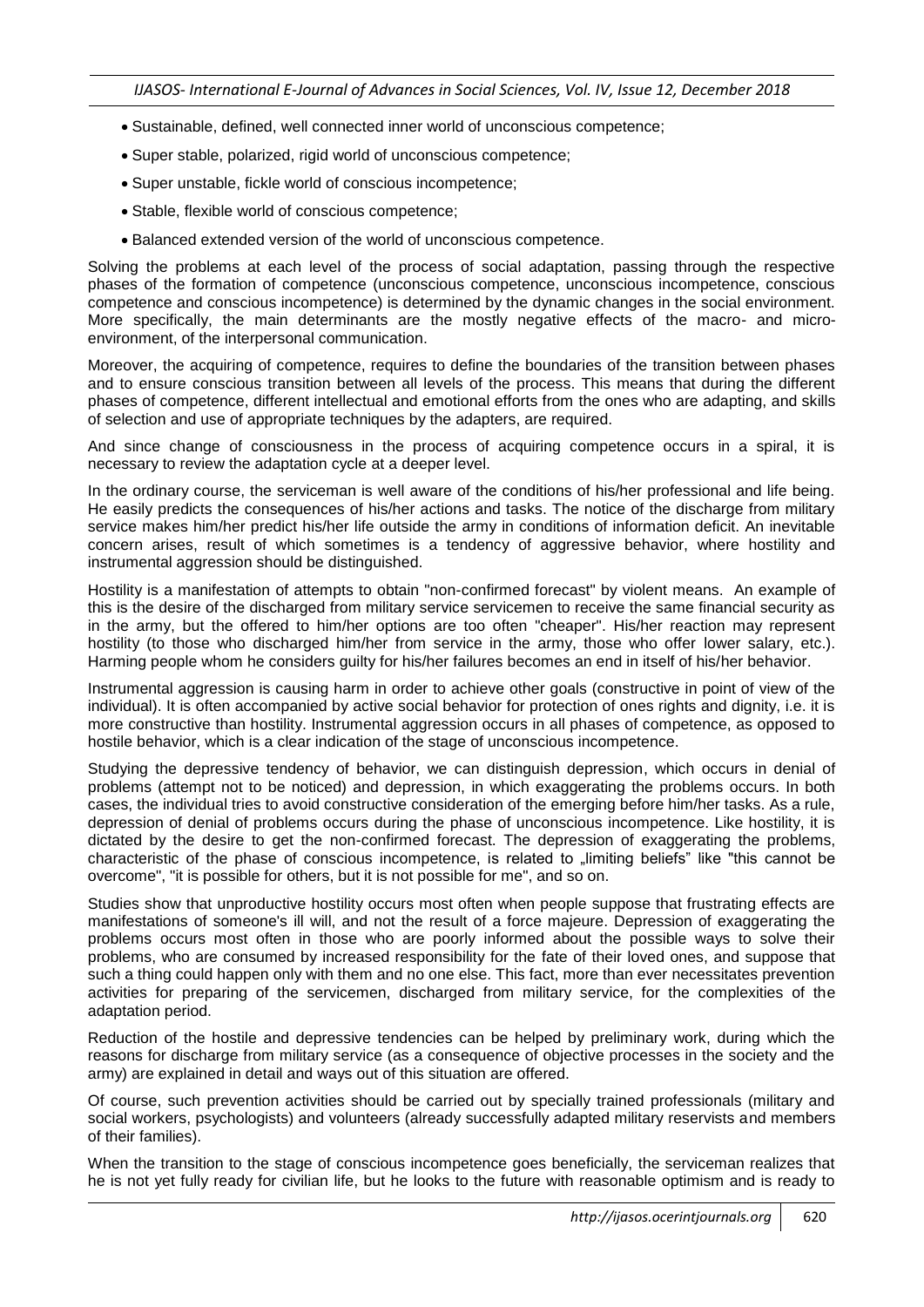acquire new skills and knowledge. In this case, the task of social workers and psychologists-consultants is to assist the serviceman, passing in the reserve and the members of his/her family, in the course of adaptation to the new conditions of life and work. Here firstly comes out the qualification for new jobs and requalification, as well as provision of information about civil rights and social guarantees. But the most important in the work of the professional consultant is helping the client in creating personal planning and a positive image of his/her individual "I".

It should be noted that at the present stage there is propensity to external and internal conflicts, search (formation) of a new circle and new ways of communication (communication partners). The latter conflicts with the requirements of the environment, and the new ones has not yet been formed. In this case it is necessary the consultant to train the client on effective communication. Internal conflicts are driven by "conflict of values". Adoption of new values, coordination of old and new experiences, and creating a picture of the world that meets the requirements of adaptation and at the same time would not contradict the fundamental values of the individual, is a non-trivial task that must jointly be solved by those who assist the process of adaptation and the adapting individual at the given stage. Advisable for this purpose, is the use of specialized techniques, designed to differentiate the behavior from the intentions, and the behavior from the situation, in which it is realized, as well as the integration of the values, carried out by extending the experience and finding a compromise between the conflicting beliefs.

Only when the discharged from military service serviceman takes the necessary decisions, adopts new behaviors and creates a new full picture of the world, then he can proceed with the realization of his/her plan. In order to avoid excess optimism of psychologists and social workers, they need to reckon with the fact that the servicemen passing in the reserve, in the course of adaptation to civil life, confront with a variety of problems: psychological stress, need for requalification, complexities in vocational rehabilitation, life difficulties and family discord.

Moreover, it should be remembered that it is impossible to adapt to life once and for all. Acting under the new conditions, the serviceman, now retired, and the members of his family are inevitably confronted with the need to review more than once already made decisions, to get used to new areas of activity and relationships, to gather information, to choose alternatives and estimate resources. In the big adaptive cycle, small, similar in structure tasks are solved. It is important to correctly assess one's own strengths and be able to psychologically maintain himself alone. Then, only in extreme conditions there is a need for social and psychological assistance.

It is appropriate to note that the complete adaptation of the discharged from military service servicemen and the members of their families to the conditions of civil life, is long enough and can last from one to three years.

In organizational terms, the most successful to work with servicemen discharged from the army and members of their families, is the model for "psychological-medical-social assistance".

Such model for socio-psychological assistance should include the following three types of assistance that are at the same time also conditions for its provision: primary, skilled and specialized.

## **2. FORMS OF ASSISTANCE**

Ideally, primary assistance should be provided in the military units by specially trained professionals (paraspecialists) among servicemen, by social protection workers and their volunteer associates. The task of the psychologists and the social workers from the centers is limited to methodological assurance of sociopsychological training of servicemen for discharge from the army and assistance in preparing paraspecialists for this activity.

Main form of primary assistance is the organization of work groups for social and psychological assistance, in which servicemen and members of their families, in specially created conditions in artificial micro-socium (where are collected individuals with similar problems) solve the arising before them psychological problems, related to their discharge from military service. Thus, the process of adaptation takes place in a more active and painless form for all group members. The involvement of professional psychologists-consultants within primary assistance is limited to supervision.

Skilled assistance that should be ensured by the centers for social and psychological adaptation of military personnel, discharged from military service, and members of their families, should be directed to:

 Conducting diagnostic activities on finding the persons prone to destructive strategies of adaptation and preventive work with them;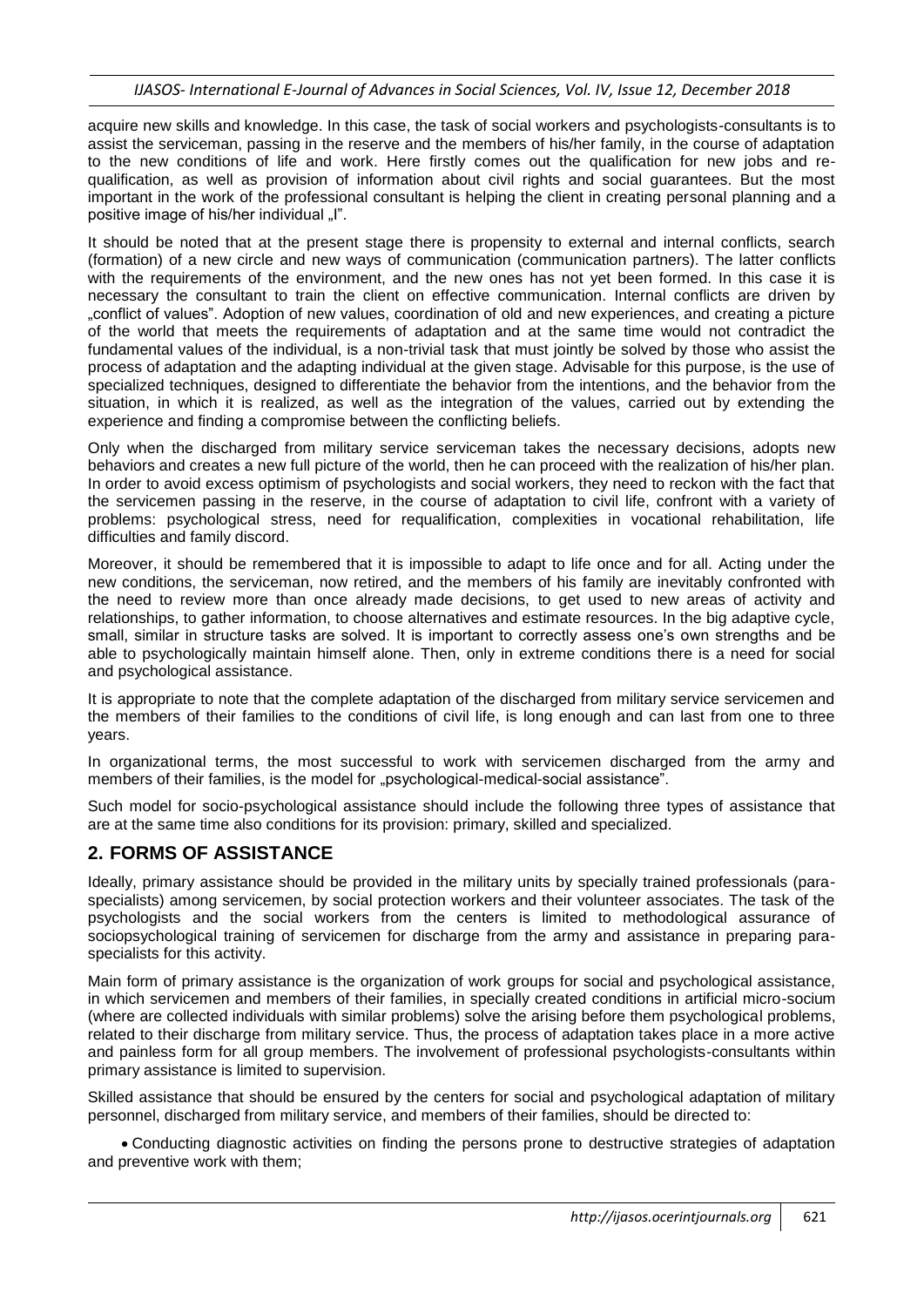Socio-psychological assistance with various cases of disturbance of the adaptation process;

Development of activities for personal planning, professional identification and personal growth;

 Counseling and group work for professional re-orientation towards retraining, assistance for vocational rehabilitation;

Psychological counseling for servicemen, passing in the reserve, and members of their families;

 Development of methodologies for institutions and specialists, giving primary assistance, and paraspecialists;

 Supervision by para-specialists and methodological guidance at all stages of giving psychological help.

Attention should be paid to the fact that to skilled assistance also pertain the diagnosing and directing individuals with sharply expressed and neglected adaptation disorders (depression, alcoholism, deviant behavior, etc.) to specialized and rehabilitation institutions. This stage is characterized by continuity and coordination of efforts in all programs for socio-psychological adaptation and rehabilitation, while also working in a group and individually, as well as applying family counseling. Coordinating role at this stage should be played by the centers, because this is where information on programs for social and psychological assistance and retraining is accumulated and summarized, and experience between specialists is shared.

For the purpose of the operational performance of its functions, it is expedient to create a data bank in the center that includes adapted methodologies, latest publications on the issues of adaptation of servicemen, discharged from military service, social work, psychology, psychotherapy, as well as results from the monitoring studies, description of the summarized experience.

Specialized assistance is designed for those servicemen passing in the reserve and members of their families, with whom deviations in mental activities are found. This implies the creation of special conditions to support stationary or semistationary medical institutions, rehabilitation and health institutions, which should be based on the existing under the Ministry of Defense and the Ministry of Health, sanatoria, prophylactic centers, etc. As a rule, specialized care is organized under the authority of various administration departments. At that, the mechanisms of coordination and interaction with the other departments are built according to the system of administrative governance.

Psychological support and rehabilitation in providing primary, qualified and specialized assistance, are essential components of an effective social and psychological adaptation. In general, the work should be planned in several stages, for example, start one year before the discharge from the Military Forces and continue for 1.5-3 years after the discharge.

The first stage of measures for socio-psychological adaptation must take place at the places of service and of residence of the servicemen, and the members of their family, between 6 and 12 months prior to discharging them. The main objective of this stage is the preparation of the servicemen for the discharge from military service. It is important to provide information to the servicemen and to prepare them psychologically for both expecting possible difficulties (external and internal) during the transitional period, and for their behavior on the labor market.

The work should be carried out mainly in a group and belongs to the category of primary care. During this stage it is necessary to pay attention to the development of recommendations and methodological materials for conducting group informing seminars. They must be consistent with the need for formation in the minds of the attendants of a system of socially acceptable and realistic ways of setting and achieving goals in the new for them civil life, as well as to give them an objective and, if possible, complete picture of the existing social conditions in which they are going to live and work.

Such material should contain both pure informational blocks (statistics, observed social regularities) intended for cognitive absorption and bright concrete examples of successful adaptation of servicemen passing in the reserve, with a view of emotional absorption. Very useful in the case are the meetings with the military reservists who have already successfully adapted to the new conditions. The forms of work should vary: lecture type seminars should alternate with discussion seminars or research seminars. It is also desirable, with the help of tests or games, to check how well is the material "digested". Along with the fully apparent control, this contributes to the increase of interest in what is happening in the group, to bringing competitive spirit in the sessions and to bringing the process of rehabilitation closer to the learning process. In these conditions the self-esteem of the servicemen is not hurt and they are not placed in a position of "psychologically disabled" in need of treatment and recovery. Organized in such way the socio-psychological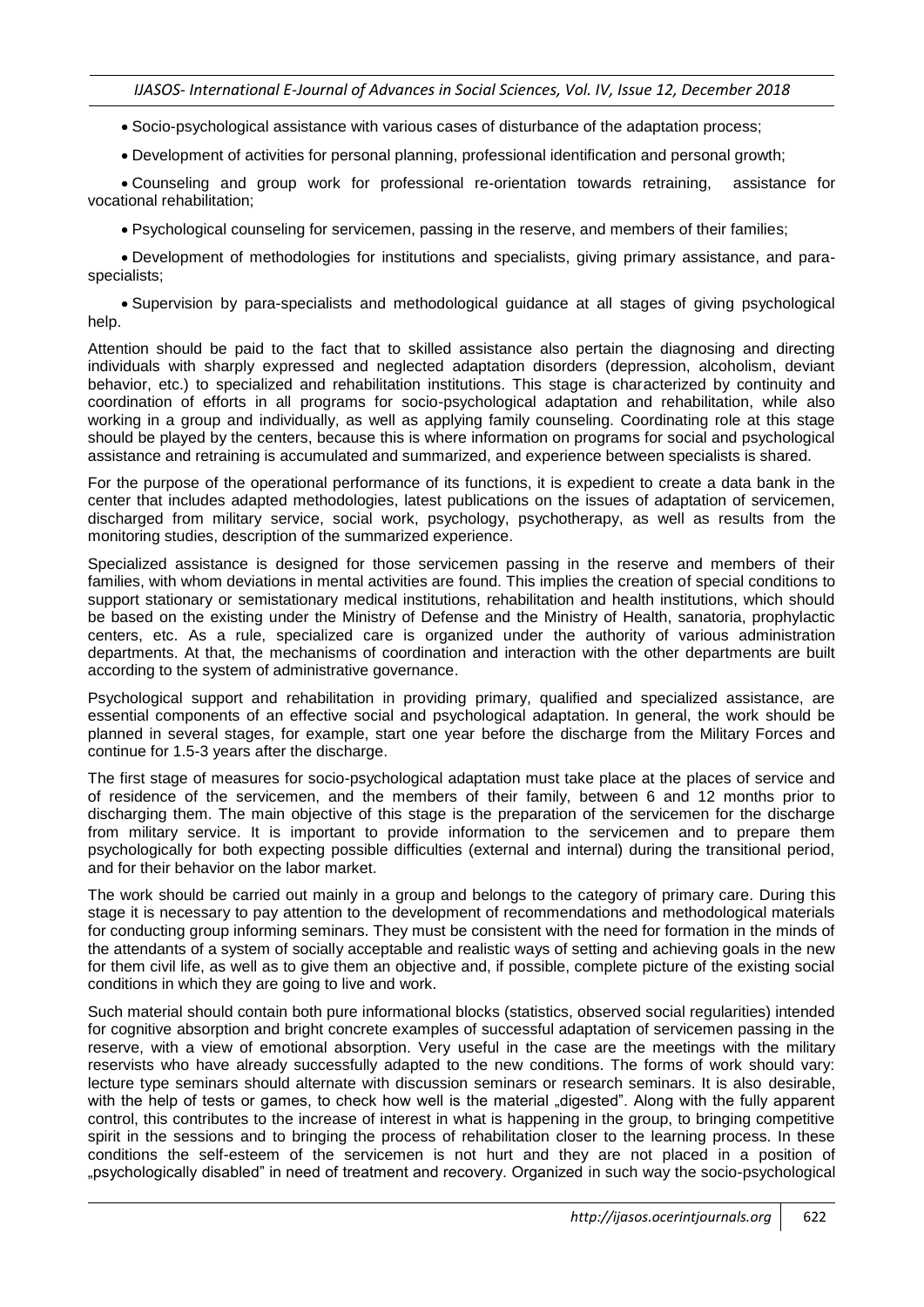work resembles the well-known military process of acquiring new knowledge, for which it is easier to find optimal strategies and internal resources, which exactly should be the goal of the ones developing programs and scenarios for the information seminars.

After completion of the first stage, the required level of loyalty to future changes in the lives of servicemen and members of their families should be reached. When they pass the stage of unconscious incompetence, they should continue to the phase of conscious incompetence. Diagnostic procedures are also carried out, according to the results of which, part of the contingent can be directed to rehabilitation in specialized institutions.

The second stage of rehabilitation activities is characterized in that the main work is focused on the acquisition of habits of personal planning and retraining. Timing of this stage must coincide with the activities on professional reorientation, requalification and solving social issues of the servicemen. With the help of paraspecialists, the psychologists consultants should conduct both individual and group sessions (seminars, trainings). The result should be achieving readiness for adaptation, which is accompanied by the transition from the phase of conscious incompetence to the conscious competence stage. This stage lasts less than a year. It is desirable not less than half of the activities to be conducted prior to the time of actual discharge. Experience shows that usually conducting such work in the military formations faces opposition.

The third stage of rehabilitation activities aims at social and psychological support of the adaptation process and can be called accompanying. It is characterized by the combination of group and individual working methods. Groups should serve as psychological support and exchange of experience, and individual consultations are aimed at correction of situational difficulties. This stage can last a year and a half to three years after discharge. After its completion level of adaptation must be achieved, in which occurs the transition from conscious to unconscious competence of the relatively new social and professional environment.

### **3. BASICS OF SOCIAL AND PSYCHOLOGICAL SUPPORT**

In our opinion, the forms and methods of social and psychological support should be selected depending on the specific psychological problems arising in the process of adaptation of the discharged from military service servicemen to civil life. In turn, the forms and methods of rehabilitation should be depending on the particular psychological problems of adapting to civil life in one or another period(Terziev, 2017; Terziev, 2017a, pp.1375-1399; Terziev, 2017b, pp.1362-1377; Terziev, 2017c, pp.1378-1392; Terziev, 2017d, pp.1352-1361; Terziev, 2017e, pp.914 - 922; Terziev, 2017f, pp. 923 - 935; Terziev, 2017g, pp.49-59; 9. Terziev, 2017h, pp.452-458; Terziev, 2017i, pp.786-796; Terziev, 2017j, pp. 997-1024; Terziev, Bogdanov, Madanski, Stefanov, 2017k, pp.85-97; Banabakova, Georgiev, 2017l, pp. 46-51; Banabakova, Georgiev, 2017m, pp. 462-467; Banabakova, Georgiev, 2017n, pp. 84-99; Banabakova, Georgiev, 2017o, pp. 468-483; Terziev, Madanski, Georgiev, 2017p, pp. 923-927; Terziev, Madanski, Georgiev, 2017q, pp. 1051-1055; Terziev, Nichev, Stoyanov, Georgiev, 2017r, pp. 888-892; Banabakova, Georgiev, 2017s, pp. 37-47).

On the grounds of the proposed model it is very important in the stage of qualified assistance to be defined the areas of life activity, the events that are evaluated by soldiers passing in the reserve and their families as the most severe and psycho-traumatic. In parallel, diagnostics of their strategies for resolving such situations should be carried out.

It should be taken into account that the availability of the information necessary for socio-psychological problems and the internal resources to deal with them, as well as the individual experience in dealing with difficulties, are the foundation of organizing and conductingbetter targeted and effective rehabilitation activities.

Highlighting of non-constructive and maladaptive ways of reacting to problems, gives the direction of the next psycho-correctional work to master through more efficient and optimal for a given situation strategies for coping with life's difficulties, including related to the changes in the social and professional status of the discharged from military service servicemen and members of their families, adaptation to civil life.

Basic principles of organization of social and psychological adaptation to civil life should be:

- Maximum proximity to the needs of adapting individual;
- Urgent, as early as possible start of activities for provision of social and psychological assistance;
- Unity of psychosocial and physiological methods of influence (unity of rehabilitation and treatment);
- Step-By-Step implementation, consistency and continuity of adaptation measures. Influences of any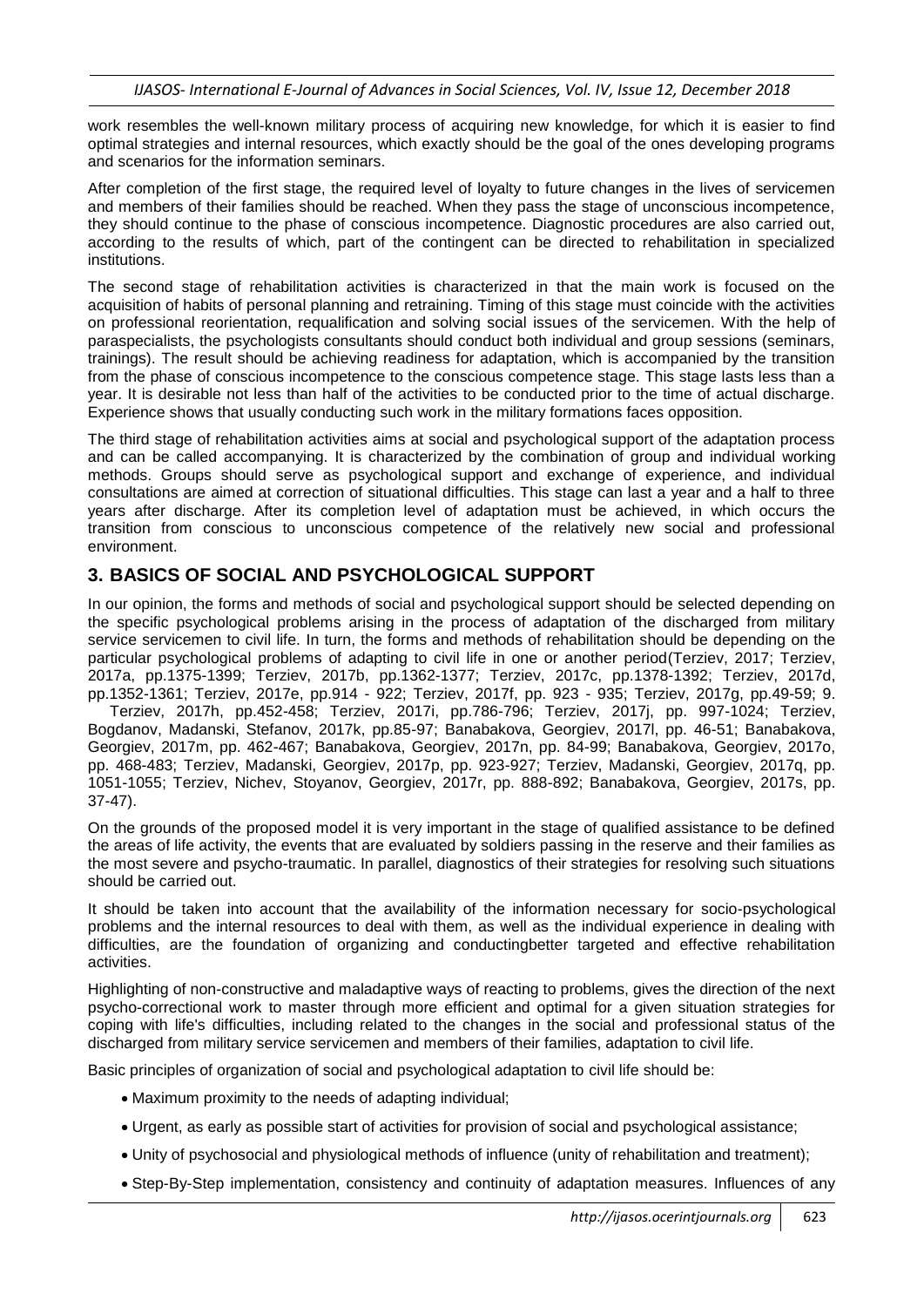kind, including psychosocial, should be realized in certain portions of gradual (step-by-step) transition from one action (effort, measure) to another, from one form of organization of assistance to another;

Comprehensiveness (complexity) of the efforts.

The activities for provision of social and psychological assistanceshould be realized in the following areas: psychological, professional, family, education, leisure, in the public sphere:

 Individualization of social and psychological impact. Restoration of mental equilibrium and social selfesteem of servicemen passing in the reserve, should be conducted in accordance of the specifics of the individual, the mechanisms and dynamics of his/her condition;

Compliance of the activities with the adaptation capabilities of the individual;

Systematic control and timely correction of the adaptation program.

Naturally, the question arises for optimal results of the process and the criteria for success of the sociopsychological adaptation. The answer is extremely important for the specialists who should organize the activities of this process and provide social and psychological assistance to the servicemen, discharged from military service.

There are different approaches to determining the given criteria. As a general indicator of a successful process of socio-psychological adaptation, can be considered the mutual satisfaction of the individual and the social environment. The status of the individual, allowing the achievement of such a relationship with the socium, can be called social adaptability. Thus, the individual, without long internal and external conflicts, chooses his/her life path and makes decisions, conducts his/her activity in a productive way, satisfying his basic social needs, remains fully consistent with the role expectations to the reference group, realizes himself and reveals his/her creative potential.

On the basis of the presented model becomes possible the conditional differentiation of the following types of adaptability:

 Adaptability in the extra-personal socio-economic activity, where the individual acquires knowledge, skills and habits, become competent and achieves mastership; adaptability in the field of inter-personal relationships, where intimate, evocative relationships with other people, are established;

• Inter-Personal adaptability, where a consistent, harmonious "Self-concept" is formed, and spiritual well-being and psychological health are achieved.

Thus, proceeding from the nature of socio-psychological adaptation of servicemen, the following criteria can be determined, defining the degree of effectiveness (satisfaction) of the socio-psychological assistance in the adaptation process:

 Criterion for social adaptation, including competitiveness, self-confidence, successful vocational rehabilitation, promotion on the job, stable family relationships, a sufficient level of professional qualification for the successful work in a new profession;

 Criterion for socio-psychological comfort of relationships, determined by the degree of satisfaction with relations in the new social environment, the job, the salary, relations with other people;

 Criterion for positive self-evaluation, determined by the absence of internal psychological conflicts and the absence of psychological defenses, going beyond pathology.

### **4. CONCLUSION**

Summarizing, the presented model for social and psychological assistance to servicemen, discharged from military service and members of their families, can serve as a basis for the creation of adaptive program for the studied category of adapting individuals, corresponding to the dynamic changes in the social environment and the criteria for efficiency. Since the social adaptation servicemen, discharged from military service is directly related to their adaptability to their new civil socium, it by itself suggests forming new knowledge, skills and abilities in them, adequate to the requirements of this socium. And that means the formation of key competencies, adequate civil to the civil socium, complying with the labor market, on the basis of which the necessary specific competencies to be further built. Put another way, on the basis of the presented model, further our research deepens in terms of creating a competence model for social adaptation of servicemen, discharged from military service (Terziev, Madanski, Georgiev, 2017t, pp. 748- 753; Terziev, Madanski, Georgiev, 2017u, pp. 743-747; Madanski, Georgiev, 2017v, pp. 4-13; Madanski, Georgiev, 2017w, pp. 43-51; Terziev, Dzhumalieva, 2016a, s.233-253; Terziev, 2014, s.176-183; Terziev,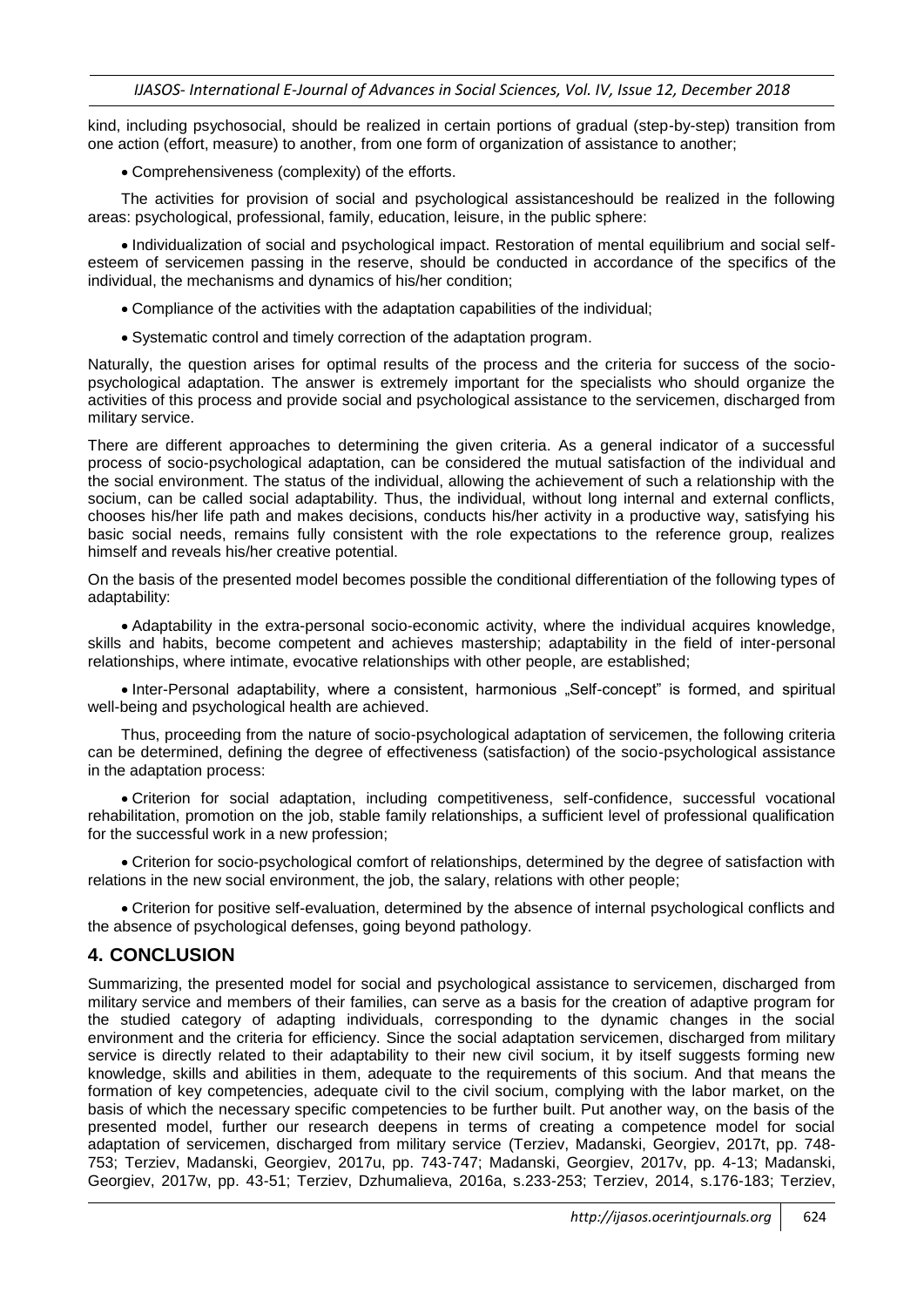2014a, s.183-191; Terziev, 2014b, s.192-204; Terziev, 2014c, pp.194-201; Terziev, 2014d, s.201-210; Terziev, 2014e, s.210-222).

### **REFERENCE LIST**

- Terziev, Venelin. (2017). Opportunities For Improving The Efficiency Of The Socialadaptation Of Servicemen Discharged From Military Service In Bulgaria. // Catalogue Of The Scientific, Educational And Methodical Literature Presented By Authors At The I –XXXIV All-Russian Book Exhibitions Held By Academy Of Natural History, Exposition On The Frankfurter Buchmessе 2017, XXVII, Moskow, Academy Of Natural History, 2017.
- Terziev, Venelin. (2017a). Social Adaptation As A Social Process In The Adaptation Of Military Personnel. // Journal Of Economic Geography, International Health, Oxford University Press, 17, 2017, N 6(2), Pp.1375-1399, ISSN 1468-2702, Source Normalized Impact Per Paper (SNIP): 2.358, Scimago Journal Rank (SJR): 2.909.
- Terziev, Venelin. (2017b). Insights Into Some Examples Of Triggering The Process Of Social Adaptation. // International Health, Oxford University Press, 9, 2017, N6 (2), Pp.1362-1377, ISSN 1876-3413, Source Normalized Impact Per Paper (SNIP): 0.721, Scimago Journal Rank (SJR): 0.835.
- Terziev, Venelin. (2017c). Examples Of Modelling Social Adaptation Of Servicemen Discharged From Military Service. // International Health, Oxford University Press, 9, 2017, N 6 (2), Pp.1378-1392, ISSN 1876-3413, Source Normalized Impact Per Paper (SNIP): 0.721, Scimago Journal Rank (SJR): 0.835.
- Terziev, Venelin. (2017d). Studying Different Aspects Of Social Adaptation. // International Health, Oxford University Press, 9, 2017, N6 (2), Pp.1352-1361, ISSN 1876-3413, Source Normalized Impact Per Paper (SNIP): 0.721, Scimago Journal Rank (SJR): 0.835.
- Terziev, Venelin. (2017e). Social Adaptation And Socialization As Processes: Characteristics, Principles, Factors. // European Journal Of International Law, Oxford University Press, 28, 2017, N 4 (2), Pp.914 - 922, ISSN 0938-5428, Source Normalized Impact Per Paper (SNIP): 1.424, Scimago Journal Rank (SJR): 0.722.
- Terziev, Venelin. (2017f). Factors Affecting The Process Of Social Adaptation. // European Journal Of International Law, Oxford University Press, 28, 2017, N 4 (2), Pp. 923 – 935, ISSN 0938-5428, Source Normalized Impact Per Paper (SNIP): 1.424, Scimago Journal Rank (SJR): 0.722.
- Terziev, Venelin. (2017g). A New View On Social Adaptation Of The Military, Discharged From Military Service In Bulgaria. // IJASOS- International E-Journal Of Advances In Social Sciences, April 2017, 3, 2017, N 7, ISSN 2411-183X, Pp.49-59.
- Terziev, Venelin. (2017h). Factors Affecting The Process Of Social Adaptation. // 3<sup>rd</sup> International Conference On Advanced Research In Business And Social Sciences 2017 29th To  $30<sup>th</sup>$  March, 2017, 1, 2017, ISBN: 978-967-13620-2-0, Pp.452-458.
- Terziev, Venelin. (2017i). A New View On Social Adaptation Of The Military, Discharged From Military Service In Bulgaria. // Intcess 2017, 4<sup>th</sup> International Conference On Education And Social Sciences, 6-8 February, 2017 - Istanbul, Turkey, 2017, ISBN 978-605-64453-9-2, Pp.786-796.
- Terziev, Venelin. (2017j). A New View On Social Adaptation Of The Military, Discharged From Military Service In Bulgaria. // Oxford Review Of Economic Policy, 33, 2017, N 4 (2), Pp. 997-1024, ISSN 0266-903X. Source Normalized Impact Per Paper (SNIP): 1.014 Scimago Journal Rank (SJR): 0.974 Impact Factor: 0.764 5-Yr Impact Factor: 1.629.
- Terziev, V., Bogdanov, P., Madanski, V., Stefanov, S. (2017k). Approaches To Social Adaptation Of Servicemen Discharged Of Military Service. // Eight International Scientific Conference Knowledge Without Borders, 8-10 Април 2016 Г., Банско, България. International Journal Scientific Papers, 12, 2016, N 2, ISSN1857-92, Pp.85-97.
- Banabakova, V., Georgiev, M. (2017l). Military Professional Forming Of The Cadets At Vasil Levski National Military University. // IJAEDU- International E-Journal Of Advances In Education, April 2018, Turkey, International Organization Center Of Academic Research, Www.Ocerints.Org, Istanbul, Turkey, 2018, Pp. 46-51, 4, 2018, N 10, E-ISSN: 2411-1821.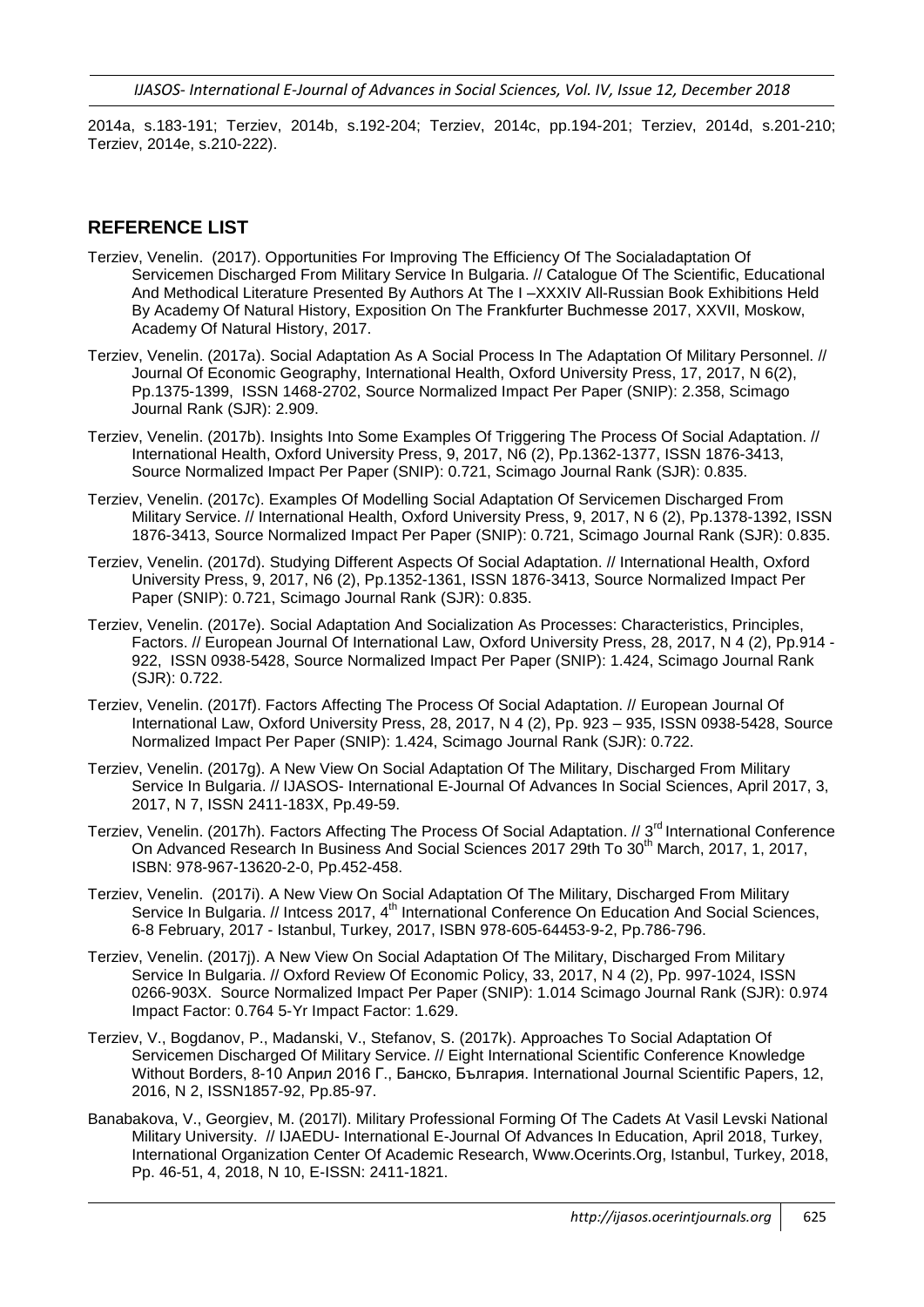- Banabakova, V., Georgiev, M. (2017m). Military Professional Forming Of The Cadets At Vasil Levski National Military University. // Proceedings Of INTCESS2018- 5th International Conference On Education And Social Sciences 5-7 February 2018- Istanbul, Turkey, International Organization Center Of Academic Research, Www.Ocerints.Org, Istanbul, Turkey, 2018, Pp. 462-467, ISBN: 978- 605-82433-2-3.
- Banabakova, V., Georgiev, M. (2017n). The Role Of The Balanced Scorecard As A Tool Of Strategic Management And Control. // IJAEDU- International E-Journal Of Advances In Education, April 2018, International Organization Center Of Academic Research, Www.Ocerints.Org, Istanbul, Turkey, 2018, Pp. 84-99, 4, 2018, N 10, E-ISSN: 2411-183X.
- Banabakova, V., Georgiev, M. (2017o). The Role Of The Balanced Scorecard As A Tool Of Strategic Management And Control. // Proceedings Of INTCESS2018- 5th In-Ternational Conference On Education And Social Sciences 5-7 February 2018- Istanbul, Turkey, International Organization Center Of Academic Research, Www.Ocerints.Org, Istanbul, Turkey, 2018, Pp. 468-483, ISBN: 978- 605-82433-2-3.
- Terziev, V., Madanski, V., Georgiev, M. (2017p). Offset Implementation Impact On Technology Transfer In Bulgaria. // IJAEDU- International E-Journal Of Advances In Education, International Organization Center Of Academic Research, Www.Ocerint.Org, 3, 2017, N 9, Pp. 923-927, E-ISSN: 2411-18.
- Terziev, V., Madanski, V., Georgiev, M. (2017q). Offset As An Economic Operation And A Trade Practice. // IJAEDU- International E-Journal Of Advances In Education, International Organization Center Of Academic Research, Www.Ocerint.Org, 3, 2017, N 9, Pp. 1051-1055, E-ISSN: 2411-18.
- Terziev, V., Nichev, N., Stoyanov, E., Georgiev, M. (2017r). A General Principle Of The Development Process Оf Balanced Scorecards As An Instrument Of Control. // IJAEDU- International E-Journal Of Advances In Education, International Organization Center Of Academic Research, Www.Ocerint.Org, 3, 2017, N 9, Pp. 888-892, E-ISSN: 2411-18.
- Banabakova, V., Georgiev, M. (2017s). Problems And Perspectives In Military Professional Education And Realization Of Cadets In Bulgaria. // Journal Of Innovations And Sustainability, Innovations And Sustainability Academy. 3, 2017, N 4, Pp. 37-47, ISSN 2367-8127 (CD-ROM), ISSN 2367-8151 (On-Line).
- Terziev, V., Madanski, V., Georgiev, M. (2017t). Offset As An Economic Operation And A Trade Practice. // Proceedings Of ADVED 2017- 3rd International Conference On Advances In Education And Social Sciences 9-11 October 2017- Istanbul, Turkey. International Organization Center Of Academic Research, Www.Ocerint.Org, 2017, Pp. 748-753, ISBN: 978-605-82433-0-9.
- Terziev, V., Madanski, V., Georgiev, M. (2017u). Offset Implementation Impact On Technology Transfer In Bulgaria. // Proceedings Of ADVED 2017- 3rd International Conference On Advances In Education And Social Sciences 9-11 October 2017- Istanbul, Turkey. International Organization Center Of Academic Research, Www.Ocerint.Org, 2017, Pp. 743-747, ISBN: 978-605-82433-0-9.
- Madanski, V., Georgiev, M. (2017v). The Offset As A Specific Sort Of Economic Activity. // Scientific Journal «Economics And Finance». Academic Publishing House Of The Agricultural University, Priority Research Areas: Collection Of Scientific Articles, 2017, Pp. 4-13, ISBN 978-617-7214-53-2.
- Madanski, V., Georgiev, M. (2017w). Study Of The Effect Of Offset Implementation On Technology Transfer In The Republic Of Bulgaria. // Scientific Journal «Economics And Finance». Academic Publishing House Of The Agricultural University, Priority Research Areas: Collection Of Scientific Articles, 2017, Pp. 43-51, ISBN 978-617-7214-53-2.
- Terziev, V., Dzhumalieva, A. (2016a). Dostapnost Do Pazara Na Truda I Sotsialna Adaptatsiya Na Osvobodenite Ot Balgarskata Armiya Voennosluzheshti I Chlenovete Na Tehnite Semeystva. // XI Mezhdunarodnoy Nauchnoy Konferentsii "Innovatsii V Tehnologiyah I Obrazovanii", 18-19 Marta 2016 G., Kuzbasskiy Gosudarstvennayy Tehnicheskiy Universitet Im. T.F. Gorbacheva, Belovo, 4, 2016, ISBN 978-5-906888-04-4, S.233-253 (Терзиев, В., Джумалиева, А. Достъпност До Пазара На Труда И Социална Адаптация На Освободените От Българската Армия Военнослужещи И Членовете На Техните Семейства. // XI Международной Научной Конференции "Инновации В Технологиях И Образовании", 18-19 Марта 2016 Г., Кузбасский Государственный Технический Университет Им. Т.Ф. Горбачева, Беловo, 4, 2016, ISBN 978-5-906888-04-4, С.233-253).
- Terziev, Venelin. (2014). Possible Aspects Of Occupational And Psychological Adaptation Of The Military, Discharged From Military Service And Their Families To A New Activity Life Cycle. //